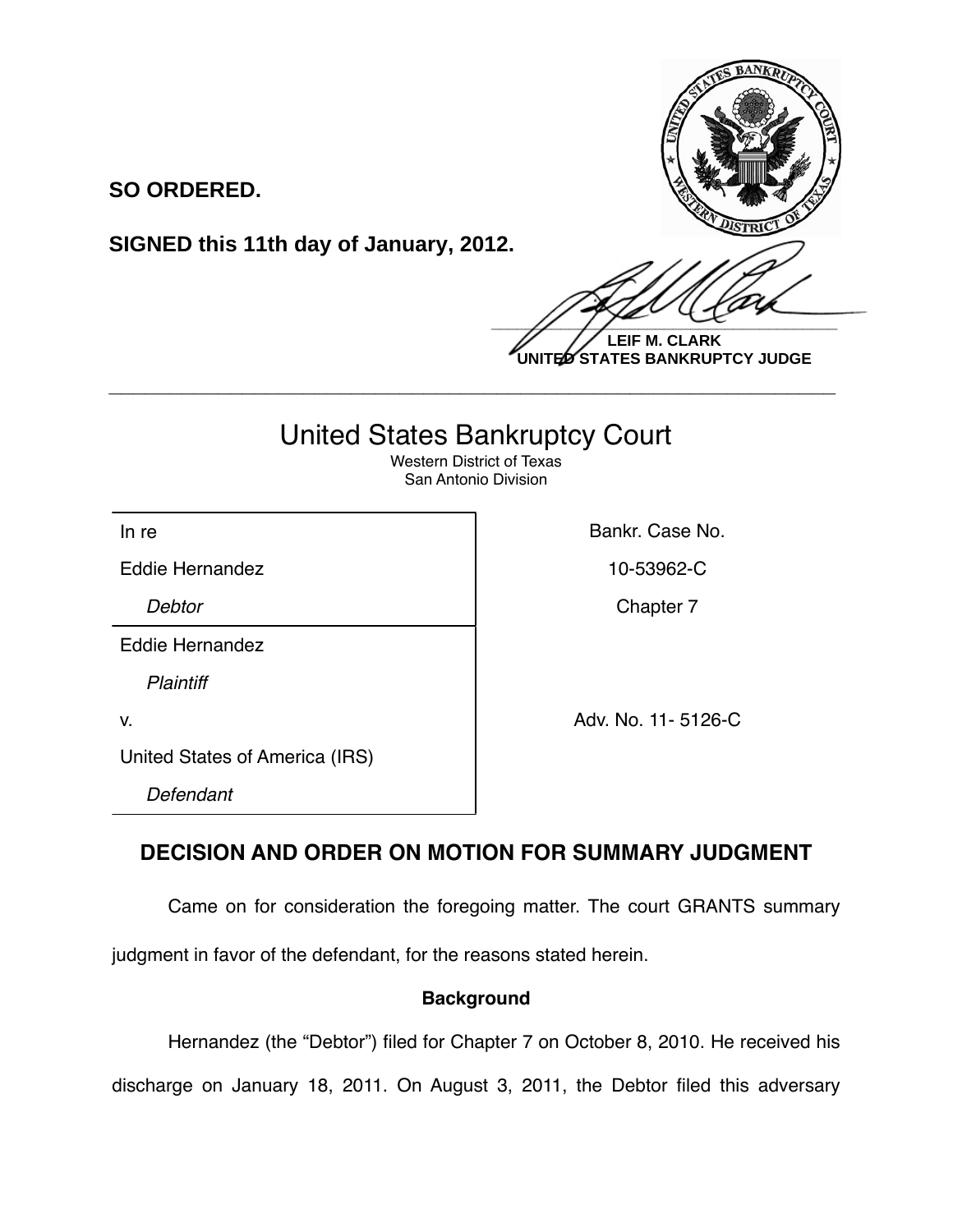proceeding, seeking a declaration that certain tax debts for the years 1999-2006 are not excepted from his discharge under section 523(a)(1)(B). The IRS has filed this motion for summary judgment on November 28, 2011, arguing, in short, that the Debtor's tax debts for the years 1999, 2003 and 2004 *are* excepted from discharge because they are debts for which returns were not "filed" within the meaning of 11 U.S.C. § 523(a)(1)(B)(i).

The Debtor has stipulated to the IRS's statement of undisputed facts. This case thus presents a pure issue of law that may be properly decided on summary judgment.

The undisputed facts, as stated by the IRS, are as follows:

1. Debtor failed to file a federal income tax return for the 1999 tax period on or before its due date of April 15, 2000. Debtor did not file a request for an extension of time to file his 1999 return. Under the authority granted by I.R.C. § 6020(b), the IRS prepared a substitute for return for 1999 on or about November 15, 2005. Based upon this § 6020(b) return, the IRS assessed tax for 1999 on or about August 7, 2006. The Debtor subsequently filed an income tax return for 1999 on or about February 15, 2008.

2. Debtor failed to file a federal income tax return for the 2000 tax period on or before its due date of April 15, 2001. Debtor filed a request for an extension of time to file his 2000 return to August 30, 2001, but did not file his return at that time. The IRS did not prepare a § 6020(b) substitute for return for 2000. The Debtor filed an income tax return for 2000 on or about February 15, 2008.

3. Debtor failed to file a federal income tax return for the 2001 tax period on or before its due date of April 15, 2002. Debtor did not file a request for an extension of time to file his 2001 return. Under the authority granted by I.R.C. § 6020(b), the IRS prepared a substitute for return for 2001 on or about November 15, 2005. Based upon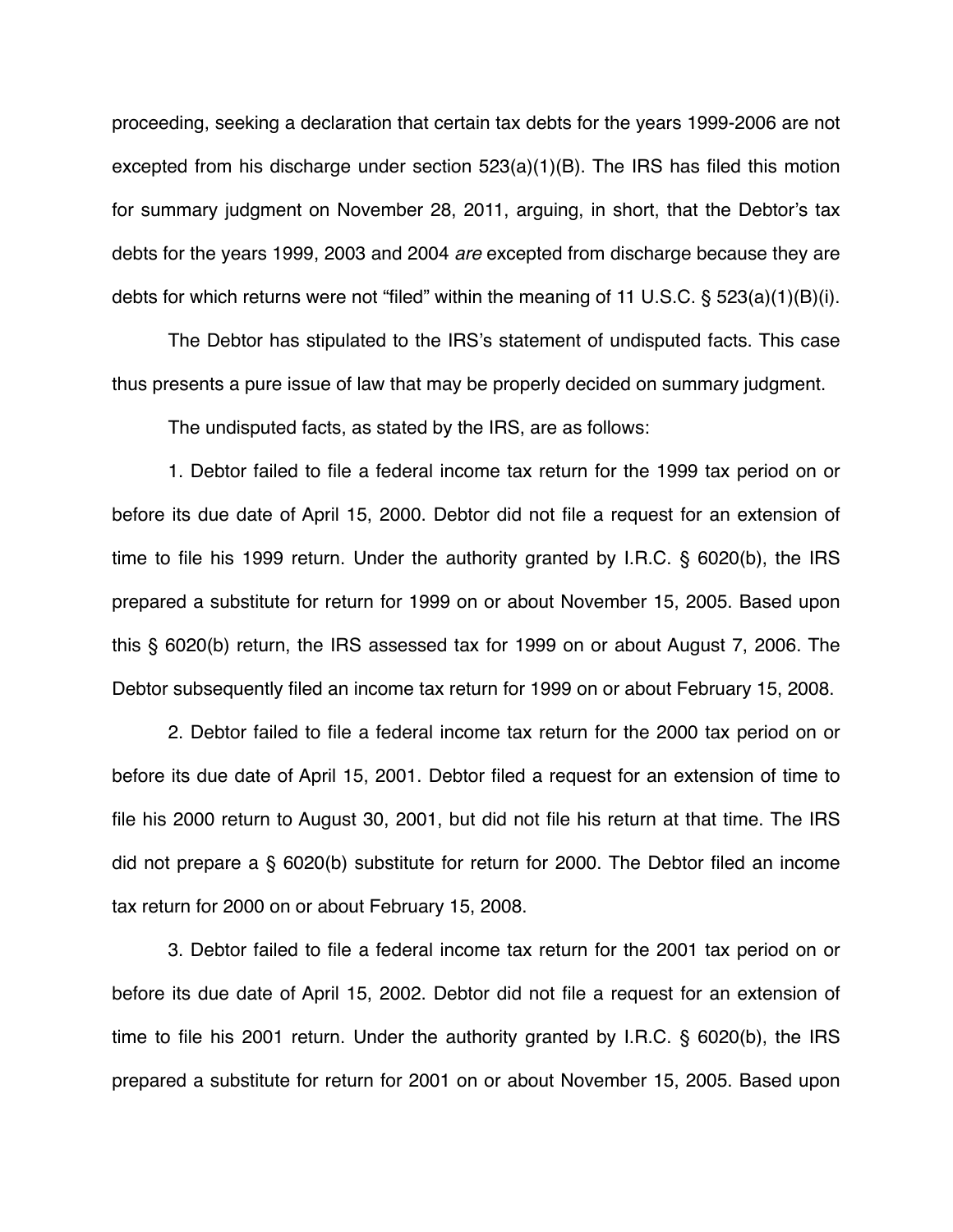this § 6020(b) return, the IRS assessed tax for 2001 on or about August 14, 2006. The Debtor subsequently filed an income tax return for 2001 on or about February 15, 2008.

4. Debtor failed to file a federal income tax return for the 2002 tax period on or before its due date of April 15, 2003. Debtor did not file a request for an extension of time to file his 2002 return. Under the authority granted by I.R.C. § 6020(b), the IRS prepared a substitute for return for 2002 on or about July 12, 2006. Based upon this § 6020(b) return, the IRS assessed tax for 2002 on or about July 9, 2007. The Debtor subsequently filed an income tax return for 2002 on or about February 29, 2008.

5. Debtor failed to file a federal income tax return for the 2003 tax period on or before its due date of April 15, 2004. Debtor did not file a request for an extension of time to file his 2003 return. Under the authority granted by I.R.C. § 6020(b), the IRS prepared a substitute for return for 2003 on or about July 12, 2006. Based upon this § 6020(b) return, the IRS assessed tax for 2003 on or about August 27, 2007. The Debtor subsequently filed an income tax return for 2003 on or about February 6, 2008.

6. Debtor failed to file a federal income tax return for the 2004 tax period on or before its due date of April 15, 2005. Debtor filed a request for an extension of time to file his 2004 return to August 15, 2005, but did not file a return at that time. Under the authority granted by I.R.C. § 6020(b), the IRS prepared a substitute for return for 2004 on or about July 12, 2006. Based upon this § 6020(b) return, the IRS assessed tax for 2004 on or about August 27, 2007. The Debtor subsequently filed an income tax return for 2004 on or about February 6, 2008.

7. Debtor failed to file a federal income tax return for the 2005 tax period on or before its due date of April 15, 2006. Debtor filed a request for an extension of time to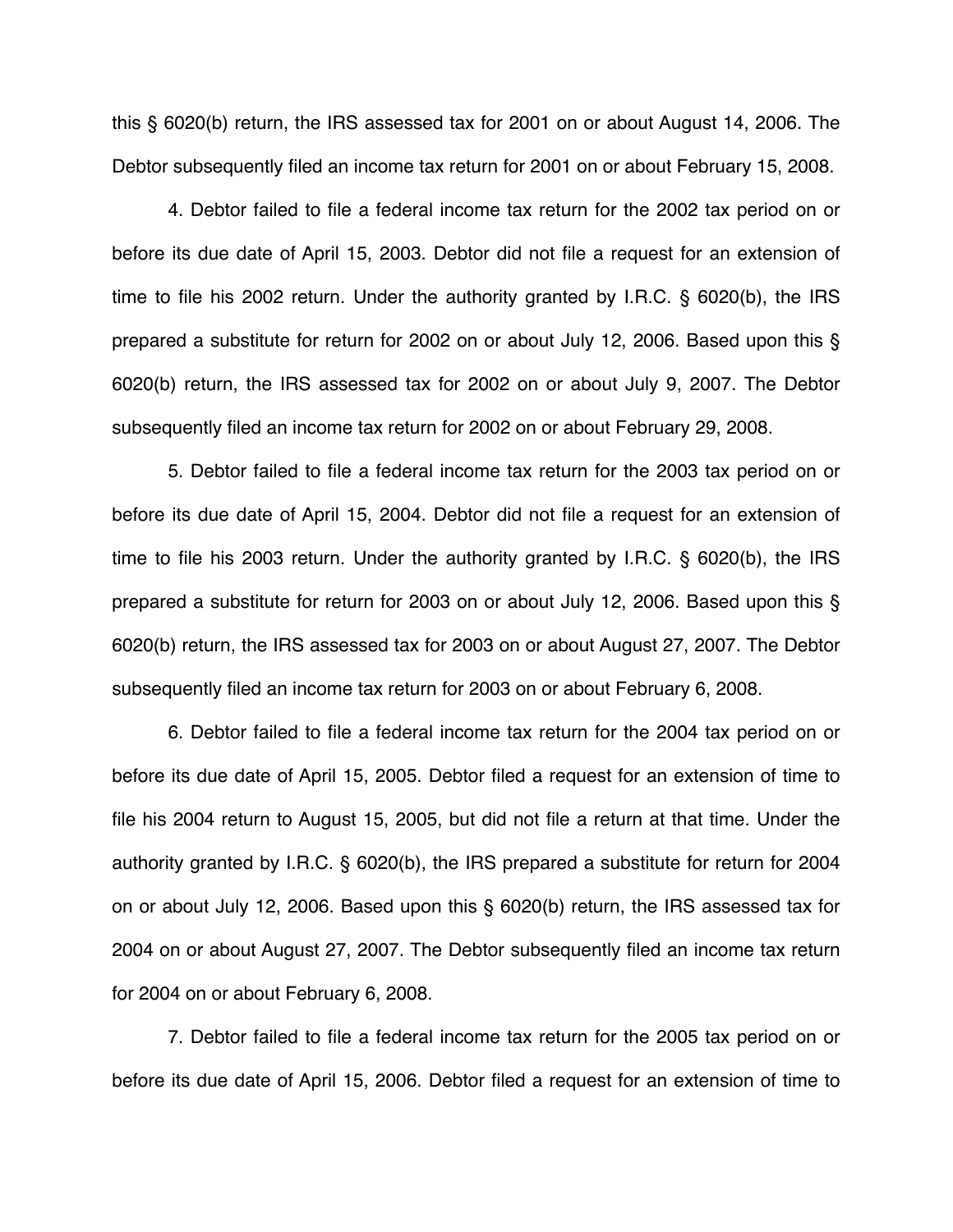file his 2005 return to October 15, 2006, but did not file his return at that time. The IRS did not prepare a § 6020(b) substitute for return for 2005. The Debtor filed an income tax return for 2005 on or about February 6, 2008.

8. Debtor failed to file a federal income tax return for the 2006 tax period on or before its due date of April 15, 2007. Debtor did not file a request for an extension of time to file his 2006 return. The IRS did not prepare a § 6020(b) substitute for return for 2006. The Debtor filed an income tax return for 2006 on or about February 7, 2008.

9. The IRS did not make § 6020(b) assessments for the years 2000, 2005, and 2006, and the Debtor filed delinquent returns in February 2008 for each year. The United States admits that because Debtor filed these returns more than two years before the petition date, the liabilities for 2000, 2005, and 2006, are not excepted from the discharge under Bankruptcy Code § 523(a)(1)(B)(ii). As shown on the IRS certified transcripts, the IRS has already zeroed out the balances for these years.

10. Although the IRS prepared a § 6020(b) return for 2001, the only unpaid balance for this year was for penalties and associated interest. The United States agrees penalties are dischargeable even if the underlying tax is excepted from discharge. Therefore, as shown on the IRS certified transcript, the IRS has already zeroed out the balance for 2001.

11. Although the IRS prepared a § 6020(b) return for 2002, the only unpaid balance for this year was for penalties and associated interest. The United States agrees penalties are dischargeable even if the underlying tax is excepted from discharge. Therefore, as shown on the IRS certified transcripts, the IRS has already zeroed out the balance for 2002.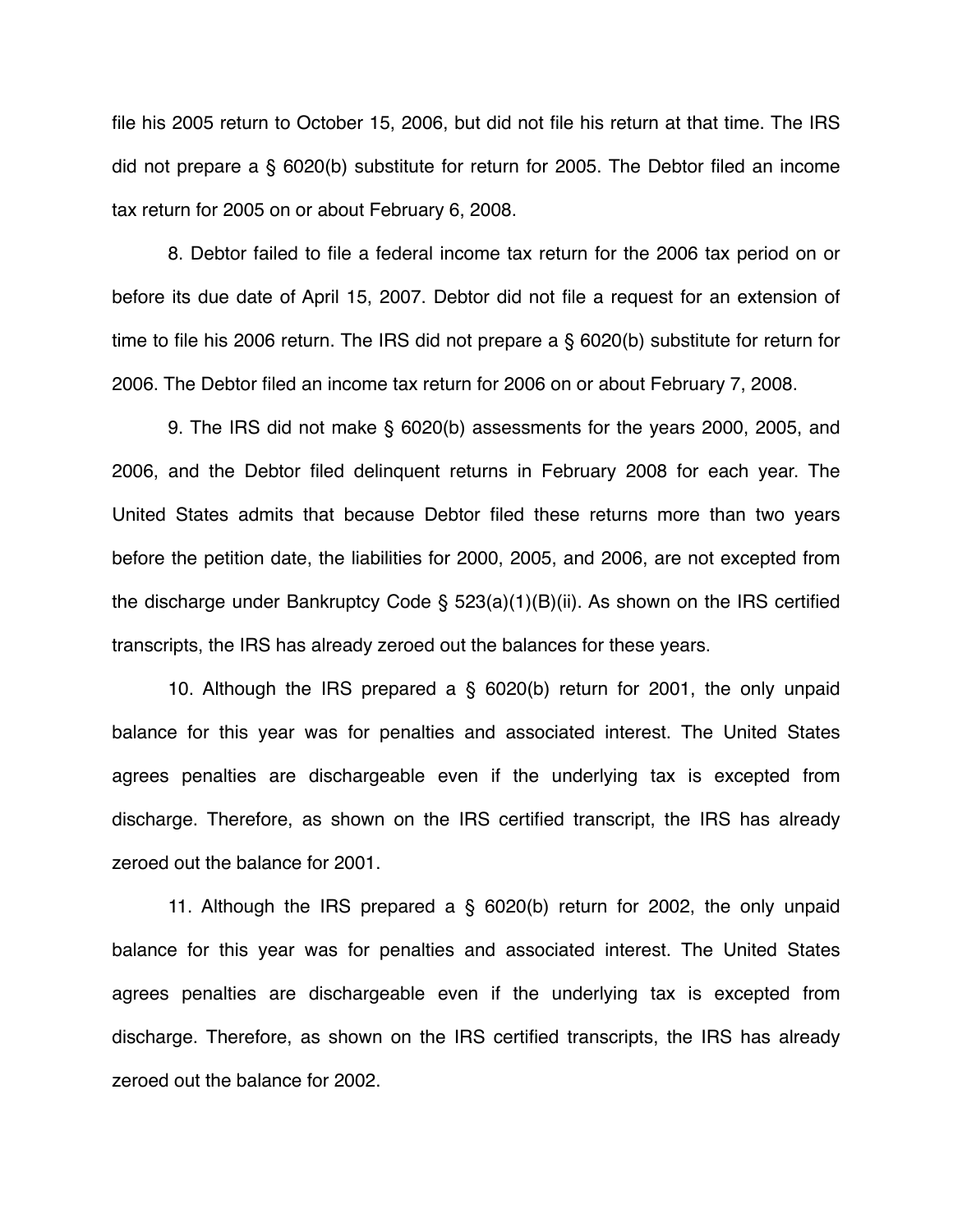To summarize, the years in dispute and the account balances as of November 21, 2011 are as follows:

| TAX YFAR | <b>BALANCE</b> |
|----------|----------------|
| 1999     | \$49,617.32    |
| 2003     | \$40,123.95    |
| 2004     | \$51,985.24    |

The IRS argues that, because it assessed the Debtor's taxes for 1999, 2003 and 2004 long before the Debtor (untimely) filed tax returns for those years, those tax debts should be excepted from discharge under section  $523(a)(1)(B)(i)$  as not having been "filed" within the meaning of section  $523(a)(1)(B)(i)$ . The IRS notes that the § 6020 return for 1999 was prepared in November 2005 and assessed in August 2006, and those for 2003 and 2004 were both prepared in July 2006 and assessed in August 2007. The Debtor did not file any returns until February 2008, at which time he filed returns for each year from 1999 through 2006.

### **Discussion**

Section 523(a)(1) provides that the discharge provided in section 727(a)(1) "does not discharge an individual debtor from any debt . . . for a tax . . . with respect to which a return . . . if required . . . was not *filed* or given." 11 U.S.C. § 523(a)(1)(B)(i). Section 523 (a) was amended by the Bankruptcy Abuse Prevention and Consumer Protection Act of 2005 ("BAPCPA") (emphasis added). An unnumbered paragraph was added following the numbered paragraphs of section 523(a), addressing the meaning of "filed" in subsection (a)(1). The added paragraph states:

For purposes of this subsection, the term "return" means a return that satisfies the requirements of applicable nonbankruptcy law (including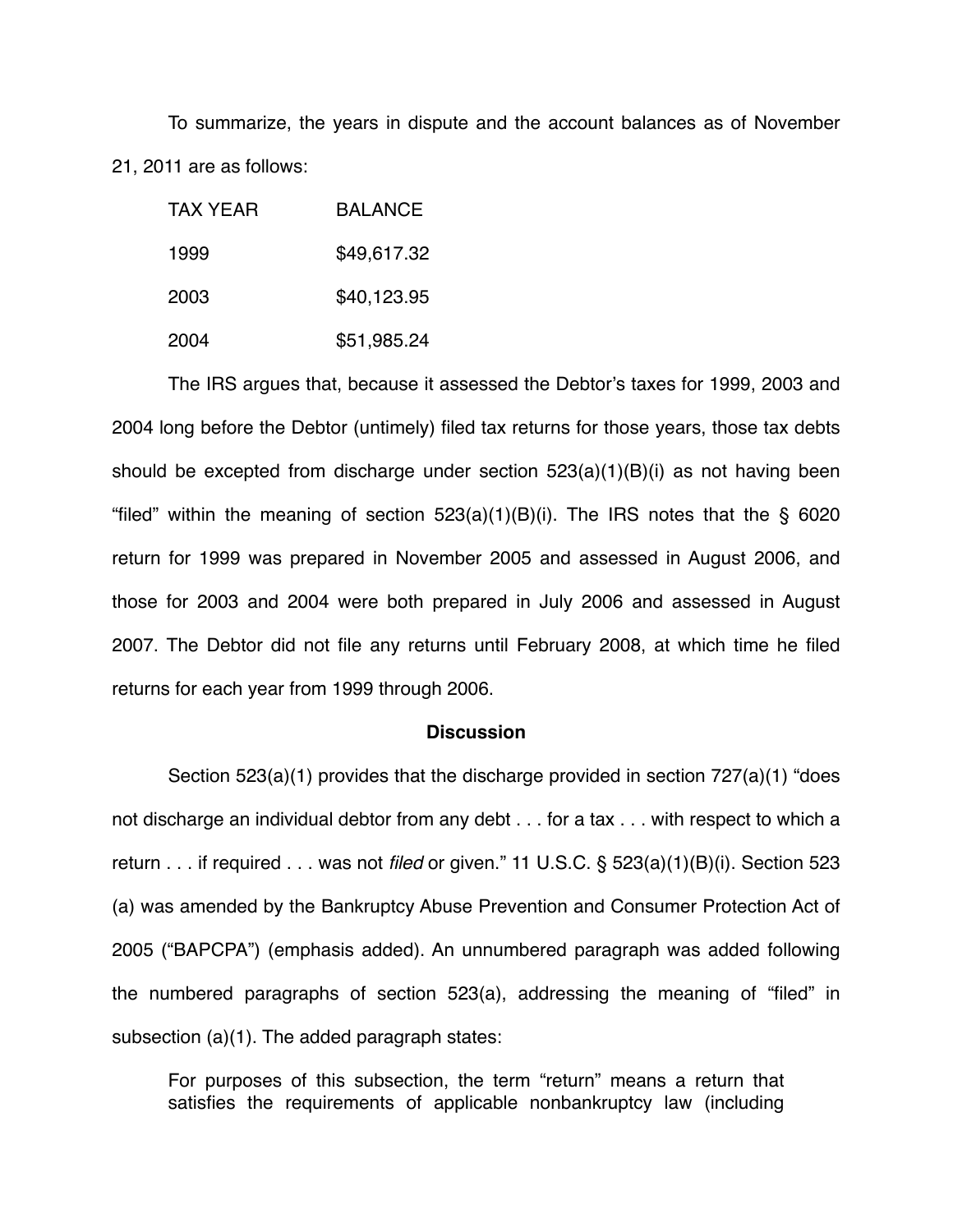applicable filing requirements). Such term includes a return prepared pursuant to section 6020(a) of the Internal Revenue Code of 1986, or similar State or local law, or a written stipulation to a judgment or a final order entered by a nonbankrupcty tribunal, but does not include a return made pursuant to section 6020(b) of the Internal Revenue Code of 1986, or a similar State or local law.

11 U.S.C. § 523(a)(\*).

Prior to 2005, a four-part test was employed to determine whether a given return was "filed" within the meaning of section 523(a)(1). *See United States v. Hindenlang (In re Hindenlang)*, 164 F.3d 1029, 1033 (6th Cir. 1999), *cert. denied,* 528 U.S. 810 (1999). With the adoption of the unnumbered paragraph quoted above, post-BAPCPA courts have departed from the *Hindenlang* four-part test, concluding instead that the newly enacted language means that late filed returns can *never* qualify as filed, for purposes of section 523(a)(1), save for the narrow exception carved out in the added paragraph. *See, e.g., Cannon v. United States (In re Cannon),* 451 B.R. 204, 206 (Bankr. N.D.Ga. 2011); *Links v. United States (In re Links),* 2009 WL 2966162, at \*5 (Bankr. N.D.Ohio Aug. 21, 2009); *Creekmore v. Internal Revenue Serv. (In re Creekmore),* 401 B.R. 748, 751 (Bankr. N.D.Miss. 2008).

The foregoing cases might have been persuasive, but a recent decision by the Fifth Circuit is dispositive. In *McCoy v. Mississippi State Tax Commission (In re McCoy)*, 2010 U.S. App. LEXIS 62 (5th Cir. Jan. 4, 2012), the Fifth Circuit addressed a case with similar facts that presented the same issue as that raised by the case at hand—whether a late-filed tax return constitutes a "return" as that term is defined in section  $523(a)$ <sup>\*</sup>) such that the underlying tax debt is not excepted from discharge under section 523(a) (1)(B)(i). *McCoy* involved state income tax returns as opposed to federal income tax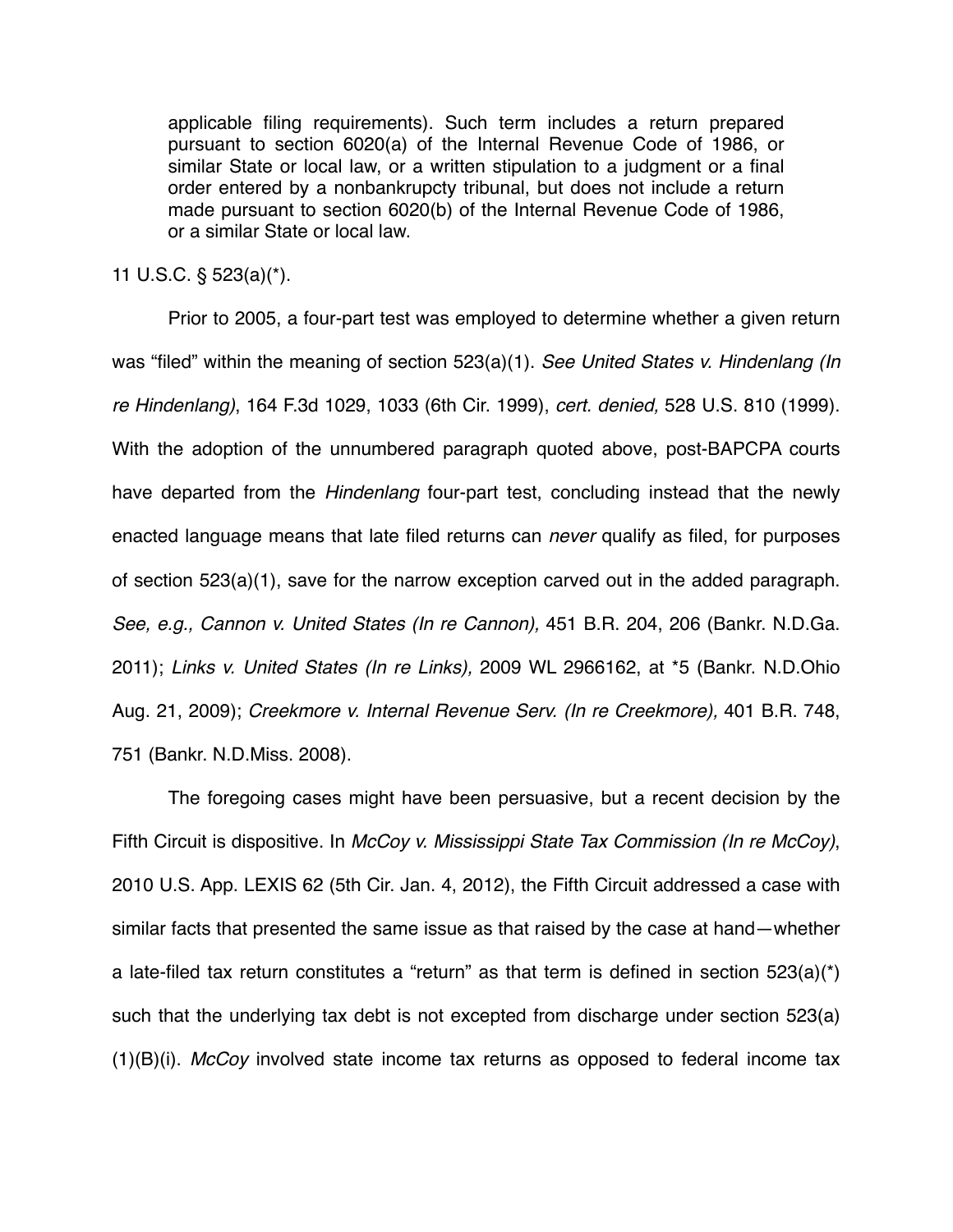returns, but the Fifth Circuit recognized that its interpretation of section 523(a) applies equally to state and federal tax returns. *McCoy*, 2012 U.S. App. LEXIS 62, at \*15.

In McCoy, the debtor filed a post-discharge adversary proceeding against the IRS seeking a declaration that her tax debts to the State of Mississippi, resulting from pre-petition income tax obligations for the 1998 and 1999 tax years, had been discharged in bankruptcy. *Id*. at \*2. The Mississippi State Tax Commission ("MSTC"), in its motion to dismiss the debtor's adversary proceeding, argued that,

because the state income returns filed by McCoy for the 1998 and 1999 tax years were filed late, they did not qualify as ʻreturns' under the definition provided in 11 U.S.C.  $\frac{6}{5}$  523(a)(\*), a provision added to the Bankruptcy Code as part of the Bankruptcy Abuse Prevention and Consumer Protection Act of 2005 ("BAPCPA"), 119 Stat. 23, Pub. L. 109-8 (Apr. 20, 2005). MSTC further argued that because the late-filed returns did not qualify as ʻreturns' for discharge purposes, McCoy's income tax debts to Mississippi cannot be discharged in bankruptcy. See 11 U.S.C. § 523(a)(1)(B)(i) ("A discharge under section 727 . . . of this title does not discharge an individual debtor from any debt . . . for a tax . . . with respect to which a return, or equivalent report or notice, if required . . . was not filed or given  $\dots$  .").

*Id*. at \*3. As here, the parties in *McCoy* did not dispute that, under Mississippi law, McCoy had filed her 1998 and 1999 state tax returns (due on April 15, 1999 and April 15, 2000, respectively) late. "The parties disagree[d], however, over whether McCoy's failure to comply with Mississippi's filing requirements prevent[ed] the filings that she submitted late from being ʻreturns' for bankruptcy discharge purposes. MSTC contend [ed] that McCoy's failure to file in the time required under Mississippi's tax law [was] a failure to satisfy the applicable nonbankruptcy law referenced in § 523(a). This, MSTC argue[d], mean[t] that McCoy's late-filed returns [could not] be considered tax returns for bankruptcy discharge purposes under the plain language of the statute." *Id*. at \*10-11. McCoy disputed the taxing authority's reading of section 523(a)(\*) and urged the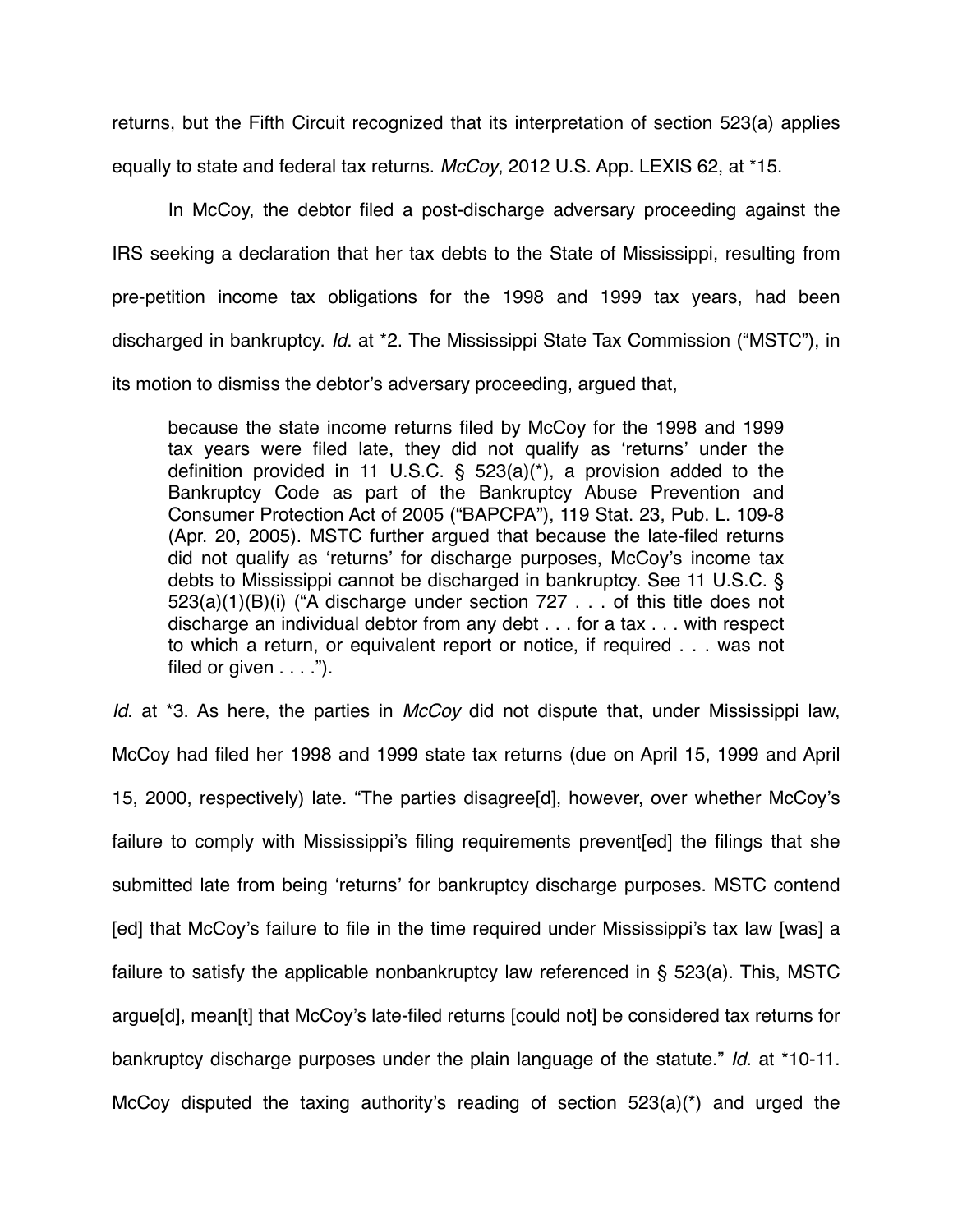bankruptcy court to apply the four-part pre-BAPCPA test used by courts to determine

whether a late-filed tax return constitutes a "return" for discharge purposes. *Id*. at \*12.

In discussing the definition of "return" found in section 523(a)(\*), the Fifth Circuit

noted:

Section 6020(a) returns are those in which a taxpayer who has failed to file his or her returns on time nonetheless discloses all information necessary for the I.R.S. to prepare a substitute return that the taxpayer can then sign and submit. See 26 U.S.C.  $\S$  6020(a). In contrast, a  $\S$  6020 (b) return is one in which the taxpayer submits either no information or fraudulent information, and the I.R.S. prepares a substitute return based on the best information it can collect independently. See 26 U.S.C. § 6020 (b).

*Id.* at \*11. In rejecting the debtor's argument that the taxing authority's reading of section

523(a)(\*) (*i.e*. that a finding that late filings are not "returns" under section 523(a)(\*))

would render the final portion of that section superfluous, the court explained:

Since filings under § 6020 of the Internal Revenue Code are not returns that satisfy ʻapplicable filing requirements,' [as mandated by section 523 (a)(\*)'s definition of "return"] this second sentence [of section  $523(a)(*)$ ] simply explains that returns filed pursuant to  $\S$  6020(a) do qualify as returns for discharge purposes, while those filed pursuant to § 6020(b) do not. In other words, this second sentence in § 523(a)(\*) carves out a narrow exception to the definition of ʻreturn' for § 6020(a) returns, while explaining that § 6020(b) returns, in contrast, do not qualify as returns for discharge purposes. Such a reading conforms with the plain language of the text and leaves no portion of  $\S$  523(a)(\*) superfluous. ...

In passing § 523(a), Congress made clear that ʻ[i]n general, tax claims which are nondischargeable, despite a lack of priority, are those to whose staleness the debtor contributed by some wrong-doing or serious fault . . . .' S. Rep. No. 95-989 (1978), reprinted in 1978 U.S.C.C.A.N. 5787, 5800. Congress, when later drafting § 523(a)(\*) to differentiate between § 6020(a) and § 6020(b) returns, likely wanted to reward taxpayers who cooperated with the I.R.S. …

In light of all these considerations, we adopt the reading of  $\S$  523(a)(\*) suggested by MSTC and the bankruptcy courts: Unless it is filed under a ʻsafe harbor' provision similar to § 6020(a), a state income tax return that